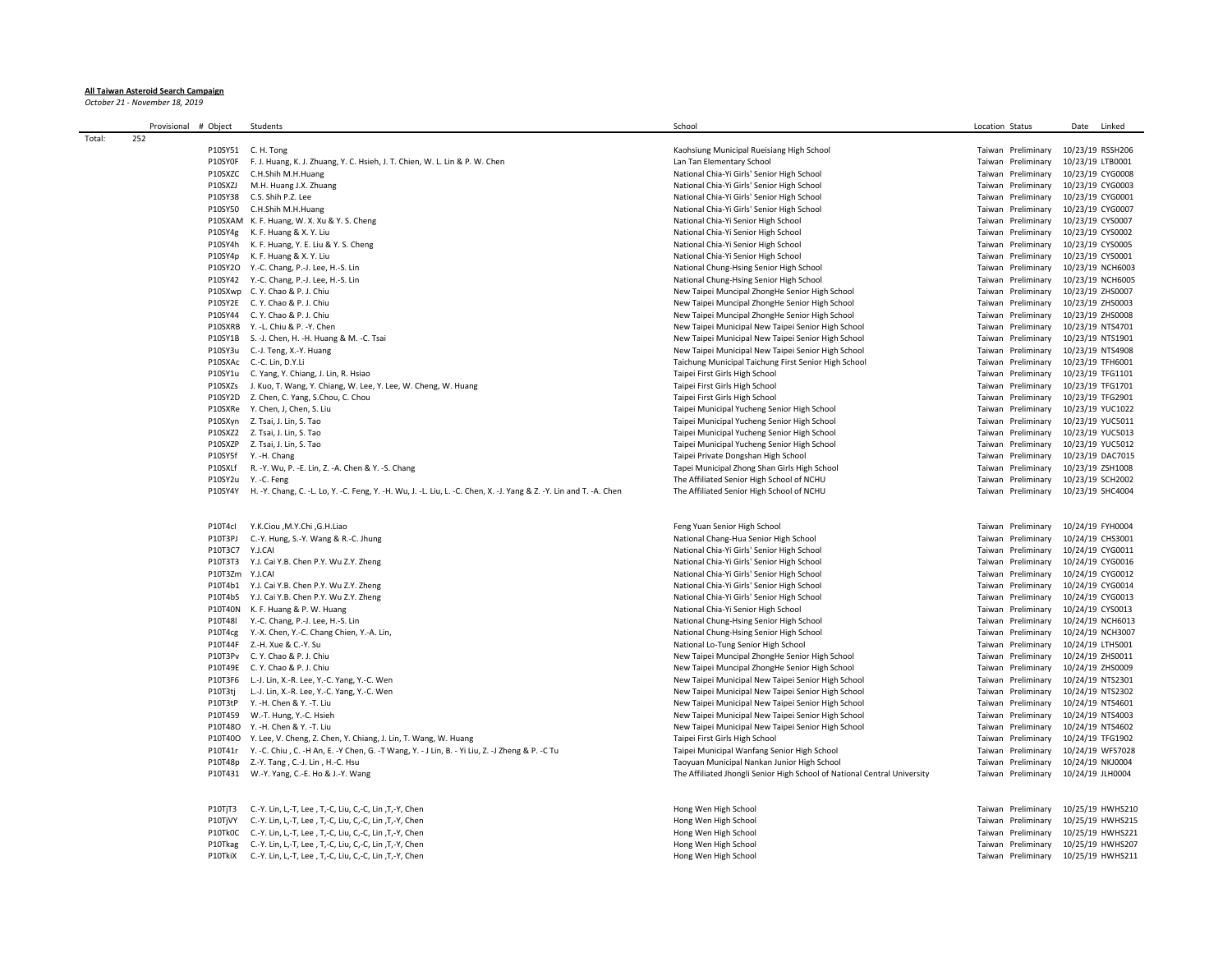P10Tk8E C. H. Tong Municipal Rueisiang High School C. H. Tong Taiwan Preliminary 10/25/19 RSSH210<br>P10Tk8p C. H. Tong Municipal Rueisiang High School Taiwan Preliminary 10/25/19 RSSH208 P10Tk8p C. H. Tong Kaohsiung Municipal Rueisiang High School Taiwan Preliminary 10/25/19 RSSH208 P10Tkc9 F. J. Huang, K. J. Zhuang, Y. C. Hsieh, J. T. Chien, W. L. Lin & P. W. Chen Lan Taiwan Preliminary 100004 LTB0004 LTB0004 LTB0004 LTB1Wan Preliminary 10/25/19 LTB0004 P10TkcP F. J. Huang, K. J. Zhuang, Y. C. Hsieh, J. T. Chien, W. L. Lin & P. W. Chen Lan Tan Lan Tan Elementary School Lan Tan Elementary School Taiwan Preliminary 10/25/19 LTB0012 P10TgAu C.-W. Chu, Y.-X. You, B.-D.-A. Yongana National National Chang-Hua Senior High School National Chang-Hua Senior High School Taiwan Preliminary 10/25/19 CHS2014 P10TgBk C.-Y. Hung, S.-Y. Wang, R.-C. Jhung & D.-L. You National Chang-Hua Senior High School National Chang-Hua Senior High School Taiwan Preliminary 10/25/19 CHS3001 P10TgZw C.-Y. Hung, S.-Y. Wang, R.-C. Jhung & D.-L. You National Chang-Hua Senior High School National Chang-Hua Senior High School Taiwan Preliminary 10/25/19 CHS3002 P10TjU7 P. -H. Huang & Y. -J Yang National Chang-Hua Senior High School Taiwan Preliminary 10/25/19 CHS1009 P10TjWJ Y.-H. Wu & Y. -J Lien مستر المستر المستر المستر المستر المستر المستر المستر المستر المستر المستر المستر<br>10/25/19 P10TjZk Y.-H. Wu & Y. -J Lien مستر المستر المستر المستر المستر المستر المستر المستر المستر المستر ال P10Tk1R C.-W. Chu, Y.-X. You, B.-D.-A. Yongana National Chang-Hua Senior High School National Chang-Hua Senior High School National Chang-Hua Senior High School Taiwan Preliminary 10/25/19 CHS2018<br>P10Tk1Y C.-Y. Hung. S.-Y. P10Tk1Y C.-Y. Hung, S.-Y. Wang & R.-C. Jhung National Chang-Hua Senior High School Taiwan Preliminary 100-25-1<br>P10Tk2o Y.-I. Yang & Y.-H. Wu P10Tkd4 C.-W. Chu, Y.-X. You, B.-D.-A. Yongana National Chang-Hua Senior High School National Chang-Hua Senior High School Taiwan Preliminary 10/25/19 CHS2013 P10TklN C.-W. Chu, Y.-X. You, B.-D.-A. Yongana National Chang-Hua Senior High School National Chang-Hua Senior High School Taiwan Preliminary 10/25/19 CHS2017 P10Tko0 C.-W. Chu, Y.-X. You, B.-D.-A. Yongana National Chang-Hua Senior High School Taiwan Preliminary 10/25/19 CHS2012 P10TgSd Y.J. Cai Y.B. Chen P.Y. Wu Z.Y. Zheng National Chia-Yi Girls' Senior High School National Chia-Yi Girls' Senior High School Taiwan Preliminary 10/25/19 CYG0020 P10Tgus Y.J. Cai Y.B. Chen P.Y. Wu Z.Y. Zheng National Chia-Yi Girls' Senior High School National Chia-Yi Girls' Senior High School Taiwan Preliminary 10/25/19 CYG0018 P10Th0a Y.J. Cai Y.B. Chen P.Y. Wu Z.Y. Zheng National Chia-Yi Girls' Senior High School National Chia-Yi Girls' Senior High School National Chia-Yi Girls' Senior High School Taiwan Preliminary 10/25/19 CYG0017 P10TjWy C.H. Shih National Chia-Yi Girls' Senior High School National Chia-Yi Girls' Senior High School Taiwan Preliminary 10/25/19 CYG0024 P10TjXa C.H. Shih National Chia-Yi Girls' Senior High School National Chia-Yi Girls' Senior High School National Chia-Yi Girls' Senior High School National Chia-Yi Girls' Senior High School Taiwan Preliminary 10/25/19 CYG0 P10TjYz C.H. Shih المسترد المسترد و المسترد و المسترد المسترد و المسترد و المسترد و المسترد و المسترد و المستر<br>المسترد المسترد المسترد المسترد المسترد المسترد المسترد المسترد المسترد المسترد المسترد المسترد المسترد المستر Y.J. Cai Y.B. Chen P.Y. Wu Z.Y. Zheng P10Tknh C.H. Shih National Chia-Yi Girls' Senior High School National Chia-Yi Girls' Senior High School National Chia-Yi Girls' Senior High School Taiwan Preliminary 10/25/19 CYG0026<br>P10Th3V K E Huang & V S Cheng National P10Th2V K. F. Huang & Y. S. Cheng National Chia-Yi Senior High School Taiwan Preliminary 10/25/19 CYS0023 P10Tk8P K. F. Huang & Y. S. Cheng National Chia-Yi Senior High School National Chia-Yi Senior High School National Chia-Yi Senior High School Taiwan Preliminary 10/25/19 CYS0020 P10TkcU K. F. Huang & Y. S. Cheng CYSOO28 CYSOO28 National Chia-Yi Senior High School National Chia-Yi Senior High School Taiwan Preliminary 10/25/19 CYSOO28 P10Tkeg K. F. Huang & Y. S. Cheng National Chia-Yi Senior High School National Chia-Yi Senior High School National Chia-Yi Senior High School Taiwan Preliminary 10/25/19 CYS0024 P10Tkhq K. F. Huang, J. Z. Yen & Y. S. Cheng National Chia-Yi Senior High School National Chia-Yi Senior High School National Chia-Yi Senior High School National Chia-Yi Senior High School Taiwan Preliminary 10/25/19 CYS00 P10Tkjr K. F. Huang & Y. S. Cheng National Chia-Yi Senior High School National Chia-Yi Senior High School Taiwan Preliminary 10/25/19 CYS0026 P10TknB K. F. Huang & Y. S. Cheng National Chia-Yi Senior High School National Chia-Yi Senior High School National Chia-Yi Senior High School Taiwan Preliminary 10/25/19 CYS0022 P10Tkpg K. F. Huang & Y. S. Cheng National Chia-Yi Senior High School National Chia-Yi Senior High School Taiwan Preliminary 10/25/19 CYS0027 P10TjTL Y.-C. Chang, P.-J. Lee, H.-S. Lin Chang and Chung-Hsing Senior High School Figh School Taiwan Preliminary 10/25/19 NCH6025 (1992) 19 National Chung-Hsing Senior High School Taiwan Preliminary 10/25/19 NCH6026 (1992 P10Tk7r Y.-C. Chang, P.-J. Lee, H.-S. Lin National Chung-Hsing Senior High School Taiwan Preliminary 10/25/19 NCH6027<br>P10TkbO Y.-X. Chen, Y.-C. Chang Chien, Y.-A. Lin. National Chung-Hsing Senior High School Taiwan Prelimi P10TkbQ Y.-X. Chen, Y.-C. Chang Chien, Y.-A. Lin, National Chung-Hsing Senior High School Figh School Taiwan Preliminary 10/25/19 NCH3016<br>National Chung-Hsing School Taiwan Preliminary 10/25/19 NCH3010 P10Tkbr Y.-X. Chen, Y.-C. Chang Chien, Y.-A. Lin, P10Tkcs Y.-X. Chen, Y.-C. Chang Chien, Y.-A. Lin, National Chung-Hsing Senior High School Taiwan Preliminary 10/25/19 NCH3009 P10Tkml Y.-X. Chen, Y.-C. Chang Chien, Y.-A. Lin, National Chung-Hsing Senior High School National Chung-Hsing Senior High School Taiwan Preliminary 10/25/19 NCH3012 P10TjTg A. -T. Weng & C. -Y. Su Case Superinary 10/25/19 LTH1201 P10TjXA C.-J. Chao & C.-Y. Su Case Control Control Control Control Control Control Control Control Control Control Control National Lo-Tung Senior High School Taiwan Preliminary 10/25/19 LTH7006 P10Tk35 C.-J. Chao & C.-Y. Su Case Compared to the School Case of Mational Lo-Tung Senior High School Taiwan Preliminary 10/25/19 LTH7004 P10Tk8r Z.-H. Xue & C.-Y. Su Case Controlled a material controlled a material controlled a material controlled a material controlled a material controlled a material controlled a material controlled a material controlled a P10TkeY A. -T. Weng & C. -Y. Su National Lo-Tung Senior High School Taiwan Preliminary 10/25/19 LTH1202 P10TgAz C. Y. Chao & P. J. Chiu New Taipei Muncipal ZhongHe Senior High School Taiwan Preliminary 10/25/19 ZHS0015<br>P10TgGA C Y Chao & P L Chiu New Taipei Muncipal ZhongHe Senior High School Taiwan Preliminary 10/25/19 ZHS0 P10TgGA C. Y. Chao & P. J. Chiu New Taipei Muncipal ZhongHe Senior High School Taiwan Preliminary 10/25/19 ZHS0017<br>P10TeHS C. Y. Chao & P. J. Chiu New Taipei Muncipal ZhongHe Senior High School Taiwan Preliminary 10/25/19 P10TgLB C. Y. Chao & P. J. Chiu New Taipei Muncipal ZhongHe Senior High School Taiwan Preliminary 10/25/19 ZHS0024<br>P10Th1l C. Y. Chao & P. J. Chiu New Taipei Muncipal ZhongHe Senior High School Taiwan Preliminary 10/25/19 P10Th1l C. Y. Chao & P. J. Chiu New Taipei Muncipal ZhongHe Senior High School Taiwan Preliminary 10: New Taipei Muncipal ZhongHe Senior High School Taiwan Preliminary 10: New Taipei Muncipal ZhongHe Senior High School 3. P10TjWk C. Y. Chao & P. J. Chiu New Taipei Muncipal ZhongHe Senior High School Taiwan Preliminary 10/25/19 ZHS0023 P10Tk0p C. Y. Chao & P. J. Chiu New Taipei Muncipal ZhongHe Senior High School Taiwan Preliminary 10/25/19 ZHS0014 P10Tk5s C. Y. Chao & P. J. Chiu New Taipei Muncipal ZhongHe Senior High School Taiwan Preliminary 10/25/19 ZHS0025 P10Tk6U C. Y. Chao & P. J. Chiu New Taipei Muncipal ZhongHe Senior High School Taiwan Preliminary 10/25/19 ZHS0020 P10Tkbm C. Y. Chao & P. J. Chiu New Taipei Muncipal ZhongHe Senior High School Taiwan Preliminary 10/25/19 ZHS0018 P10Tkly C. Y. Chao & P. J. Chiu New Taipei Muncipal Zhong He Senior High School Taiwan Preliminary 10/25/19 ZHS0021 P10TgJV S. -Y. Yeh, C. -Y. Chou, X. -Y. Yang & S. -X. Wu New Taipei Municipal New Taipei Municipal New Taipei Senior High School Taiwan Preliminary 10/25/19 NTS0602<br>P10TjW8 C.-J. Teng, X.-Y. Huang 10/25/19 NTS4918 P10TjWI C. -J. Teng, X. -Y. Huang, C. -H. Pai, W. -C. Wu, Y. -C. Huang & W. -Q. Tsai New Taipei Municipal New Taipei Municipal New Taipei Senior High School New Taipei Taiwan Preliminary 10/25/19 NTS4938<br>P10Tkal C. -L. Te P10TkaJ C. -J. Teng, X. -Y. Huang, Y. -C. Chen, J. -C. Tang & J. -W. Yeh New Taipei Municipal New Taipei Municipal New Taipei Senior High School New Taipei Senior High School Taiwan Preliminary 10/25/19 NTS4929<br>P10Tkay K. P10Tkay K. -Y. Tseng, Y. -Z. Shen, Y. -J. Yeh & Y. -T. Tang New Taipei Municipal New Taipei Municipal New Taipei Senior High School Taiwan Preliminary 10/25/19 NTS5101<br>P10Tkan C st Tang Y ay Huang C at Pai M ac C Mu Y ac H P10Tkeq C. -J. Teng, X. -Y. Huang, C. -H. Pai, W. -C. Wu, Y. -C. Huang & W. -Q. Tsai New Taimel Comment of New Taipei Municipal New Taipei Senior High School Taichung Taichung Inchung Inchung Inchung Inchung Inchung Inchun P10Tk65 J.-M. Jian, I.-H. Chiu Taichung Municipal Taichung First Senior High School Taiwan Preliminary 10/25/19 TFH1003 P10TjVR J. Kuo, Y. Chang, W. Cheng, C. Yang, W. Lee & T. Wang Taipei First Girls High School Taipei First Girls High School Taiwan Preliminary 10/25/19 TFG1702 P10Tk2b C. Yang, Y. Chen, J. Lin, W. Huang, Y. Lee & Y. Wu Taiwan Preliminary 10/25/19 TFG1510

P10TiOnal Chang-Hua Senior High School Chang-Hua School Chang-Hua School Chang-Hua Senior High School Chang-Hua<br>Preliminary 10/25/19 CHS2018 Chang-Hua School Chang-Hua School Taiwan Preliminary 10/25/19 CHS2018 New Taipei Muncipal ZhongHe Senior High School New Taipei Muncipal ZhongHe Senior High School Taiwan Preliminary 10/25/19 ZHS0016 P10TimB10Tjw8 C.-J. Teng, Y.-J. Teng, Y.-J. Teng, Y.-J. Taiwan Preliminary 10/25/19 NTS4918<br>19 New Taipei Municipal New Taipei Senior High School Taiwan Preliminary 10/25/19 NTS4932 Paichung Municipal Taichung First Senior High School Taiwan Preliminary 10/25/19 TFH1005

Taiwan Preliminary 10/25/19 CHS1008 Taiwan Preliminary 10/25/19 NCH6026<br>Taiwan Preliminary 10/25/19 NCH6027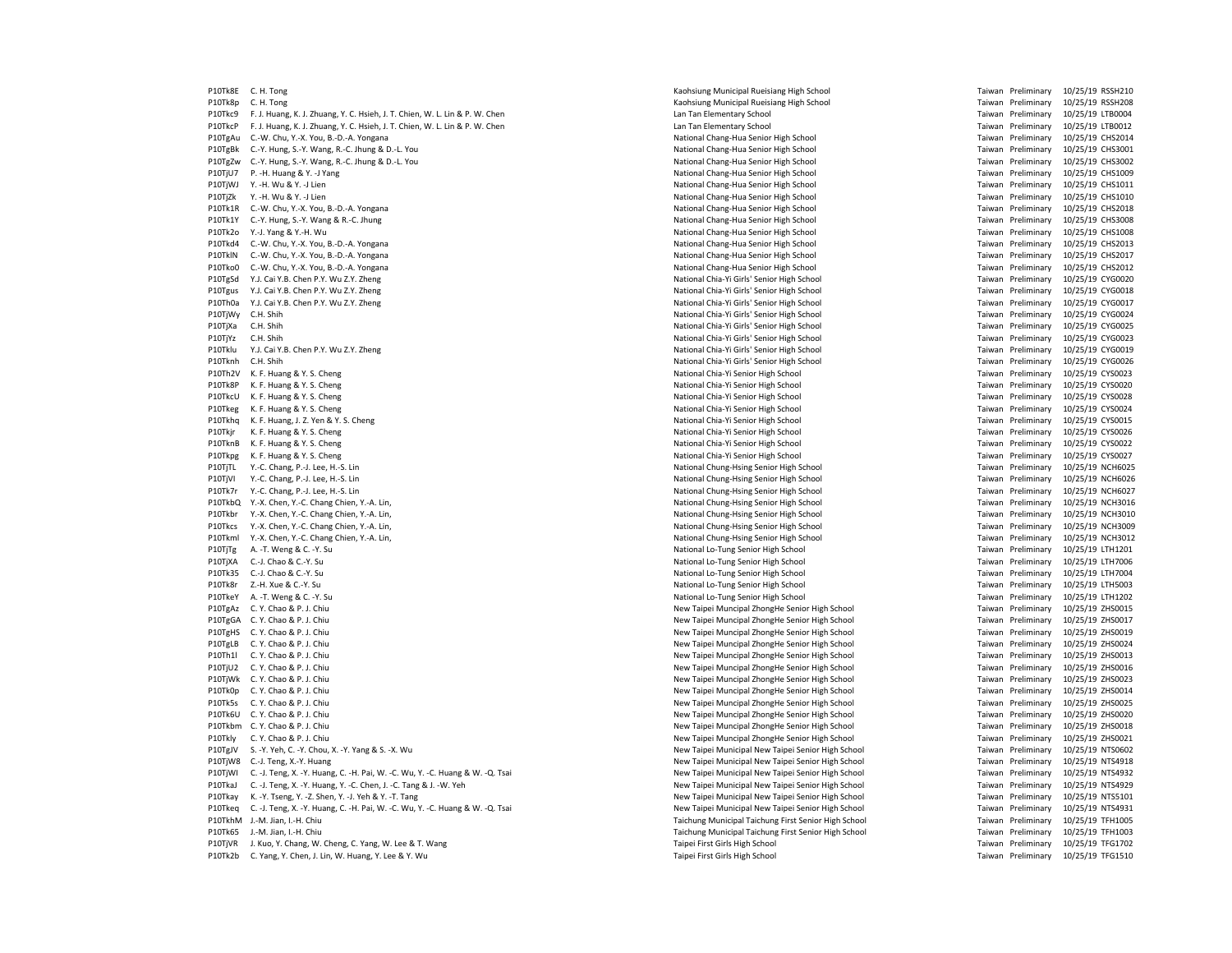P10Tka6 Z. Chen, Y. Chen, J. Lin, W. Huang, Y. Lee & Y. Wu Same Manusculine School Taipei First Girls High School Taipei First Girls High School Taipei First Girls High School Taipei First Girls High School Taiwan Prelimi P10TkjU J. Kuo, Y. Chiang & S. Chou Christ Girls High School Taipei First Girls High School Taiwan Preliminary 10/25/19 TFG1304 P10Tko8 C. Hsu, C. Yang, W. Cheng, Y. Chang, T. Chang, W. Lee & T. Wang Taipei First Girls High School Taipei First Girls High School Taiwan Preliminary 10/25/19 TFG2402 P10Tkop Z. Chen, S. Chou, H. Lu, Y. Chiang, R. Hsiao Taipei First Girls High School Taipei First Girls High School Taiwan Preliminary 10/25/19 TFG1411 P10Th5z H. Lai & Y. Cheng Taipei Municipal Yucheng Senior High School Taiwan Preliminary 10/25/19 YUC4013 P10Tk8O H. Lin, Y. Fan, J. Li **Taiwan Lind, A. Lind, Y. Fan, J. Lind, A. Lind, A. Lind, A. Lind, A. Lind, A. Lind, A. Lind, A. Lind, A. Lind, A. Lind, A. Lind, A. Lind, A. Lind, A. Lind, A. Lind, A. Lind, A. Lind, A. Lind,** P10Tkam Y. Chen & J. Chen & S. Liu Chen & S. Liu Chen and School Taiwan Preliminary 10/25/19 YUC1025 P10TkbV Y. Chen & J. Chen & S. Liu Chen Bunicipal Yucheng Senior High School Taipei Municipal Yucheng Senior High School Taiwan Preliminary 10/25/19 YUC1024 P10Tkgp Y.-H. & Chang 10/25/19 DAC7007<br>P10Thaw U.-C. Kou, J.-F. Lai, J.-W. Luo & Y.-J. Lu entry the state of the School Taiwan Preliminary 10/25/19 DAC7007<br>P10Thaw U.-C. Kou, J.-F. Lai, J.-W. Luo & Y.-J. Lu entry the Schoo P10Thaw U. -C. Kou, J. -F. Lai, J. -W. Luo & Y. -J. Lu Taoyuan FuDan High School Taiwan Preliminary 10/25/19 FDH0403 P10TjYk Z.-Y. Tang , C.-J. Lin , H.-C. Hsu Municipal Nankan Junior High School Taiwan Preliminary 10/25/19 NKJ0010<br>P10Tk7o Z.-Y. Tang , C.-L. Lin , H.-C. Hsu Municipal Nankan Junior High School Taiwan Preliminary 10/25/19 P10Tkcp Z.-Y. Tang, C.-J. Lin, H.-C. Hsu P10Tke1 Z.-Y. Tang , C.-J. Lin , H.-C. Hsu Taoyuan Municipal Nankan Junior High School Taiwan Preliminary 10/25/19 NKJ0006 P10Tkp0 Z.-Y. Tang , C.-J. Lin , H.-C. Hsu Taoyuan Municipal Nankan Junior High School Taiwan Preliminary 10/25/19 NKJ0008 P10Tkph Z.-Y. Tang , C.-J. Lin , H.-C. Hsu Taoyuan Municipal Nankan Junior High School Taiwan Preliminary 10/25/19 NKJ0007 P10TjW1 L. Lin, G.M.Lin, Y. L.Liu, C.N.Chang Chang Test and the State of Test and TCFSH Taiwan Preliminary 10/25/19 TFH2004 P10Tkc4 H.-C.Liu,R.-K.Zhan 20/25/19 TFH5015 November 2012 10/25/19 Terms and the TCFSH Taiwan Preliminary 20/25/19 TFH5015 P10Tker L. Lin, G.M.Lin, Y.L.Liu, C.N.Chang CHE Samuel Compared the State of TCFSH Taiwan Preliminary 10/25/19 TFH2005 P10Tkgc H.-C.Liu,R.-K.Zhan TCFSH Taiwan Preliminary 10/25/19 TFH5016 P10Tkkq C.-Y. Tsai, G.-Y. Huang, S.-Z. Chen Statem Statem Statem Statem Statem Statem Taiwan Preliminary 10/25/19 TFH7001<br>P10Tk8g C.-E. Ho & J.-Y. Wang 10/25/19 JLH0005 (P101005 Statem Statem Taiwan Preliminary 10/25/19 JL P10Tk8g C.-E. Ho & J.-Y. Wang example and the School of National Central University (Taiwan Preliminary 10/25/19 JLH0005<br>Photography of The Affiliated Ihongli Senior High School of National Central University (Taiwan Preli P10Tkol Y.-T. Tseng 10/25/19 JLH0012<br>P10Tkov C-F-Ho-& L-V-Wang 2002/19 JLH0012<br>Philipped Taiwan Preliminary 10/25/19 JLH0006 The Affiliated Ihongli Senior High School of National Central University Taiwan Preliminary 10/25 P10Tkov C.-E. Ho & J.-Y. Wang external University Cameral Central University The Affiliated Jhongli Senior High School of National Central University The Affiliated Senior High School of National Taiwan Normal University T P10TjTj P. -W. Chou Chou The Affiliated Senior High School of National Taiwan Normal University Taiwan Preliminary 10/25/19 HAC9003 P10Tk6B C.Y. Chang The Affiliated Senior High School of National Taiwan Normal University Taiwan Preliminary 10/25/19 HAC8001 P10Tkg3 C.Y. Chang The Affiliated Senior High School of National Taiwan Normal University Taiwan Preliminary 10/25/19 HAC8002 P10TkiD P. -W. Chou The Affiliated Senior High School of National Taiwan Normal University Taiwan Preliminary 10/25/19 HAC9004 P10Tkl9 S. E & Sun The Affiliated Senior High School of National Taiwan Normal University Taiwan Preliminary 10/25/19 HAC006 P10TgQh T. Wu, T.-W. Wang, C.-S. Huang, T.-A. Chen & H.-Y. Chang The Affiliated Senior High School of NCHU Taiwan Preliminary 10/25/19 SCH1016 P10Tkau Y.-C. Feng, L.-C. Chen, J.-L. Liu, X.-J. Yang and Z.-Y. Lin The Affiliated Senior High School of NCHU Taiwan Preliminary 10/25/19 SCH2008<br>P10Tkhl T. Wu, T.-W. Wang, C.-S. Huang, T.-A. Chen & H.-Y. Chang School Scho P10TkhI T. Wu, T.-W. Wang, C.-S. Huang, T.-A. Chen & H.-Y. Chang The Affiliated Senior High School of NCHU Taiwan Preliminary 10/25/19 SCH1024<br>The Affiliated Senior High School of NCHU Taiwan Preliminary 10/25/19 SCH2009<br>P P10Tkhx Y.-C. Feng, L.-C. Chen, J.-L. Liu, X.-J. Yang and Z.-Y. Lin P10TsJm C. -Y. Lin, Y, -T, Chang T, -Y, Lin T, -Y & Chang extending the state of the state of the state of the Hong Wen High School Hong Wen High School Taiwan Preliminary 10/27/19 HWHS307 P10TsNl C. -Y. Lin, Y, - T, Chang T, -Y, Lin T, -Y & Chang Hong Wen High School Taiwan Preliminary 10/27/19 HWHS301 P10TsYD C. -Y. Lin, Y, -T, Chang T, -Y, Lin T, -Y & Chang Hong Wen High School Hong Wen High School Faiwan Preliminary 10/27/19 HWHS302 P10Tsyy C. -Y. Lin, Y, -T, Chang T, -Y, Lin T, -Y & Chang extending the state of the state of the state of the Hong Wen High School Hong Wen High School Taiwan Preliminary 10/27/19 HWHS305 P10TtCC C. -Y. Lin, Y, -T, Chang T, -Y, Lin T, -Y & Chang extending the state of the state of the state of the Hong Wen High School Hong Wen High School Taiwan Preliminary 10/27/19 HWHS303 P10Tr7D C. W. Chu, Y. -X. You & B. -D. -A. Yongana National Chang-Hua Senior High School Taiwan Preliminary 10/27/19 CHS2023 P10TrKB C. -W. Chu, Y. -X. You & B. -D. -A. Yongana National Chang-Hua Senior High School National Chang-Hua Senior High School Taiwan Preliminary 10/27/19 CHS2024 P10TrZC C. W. Chu, Y. -X. You & B. -D. -A. Yongana National Chang-Hua Senior High School National Chang-Hua Senior High School National Chang-Hua Senior High School Taiwan Preliminary 10/27/19 CHS2025 (High School Priminar P10TsjV C.-Y. Hung, S.-Y. Wang & R.-C. Jhung P10Tskj C. -W. Chu, Y. -X. You & B. -D. -A. Yongana National Chang-Hua Senior High School National Chang-Hua Senior High School Taiwan Preliminary 10/27/19 CHS2031 موسى التي تم المستقبل المستقبل التي يتم المستقبل المستقبل P10TsSd P. -H. Huang & Y. -H. Wu<br>P10Tt6n P. -H. Huang & Y. -H. Wu P10TtB2 C.-Y. Hung, S.-Y. Wang & R.-C. Jhung Mational Chang-Hua Senior High School National Chang-Hua Senior High School Taiwan Preliminary 10/27/19 CHS3002 P10TtbR C. -W. Chu, Y. -X. You & B. -D. -A. Yongana National Chang-Hua Senior High School National Chang-Hua Senior High School Taiwan Preliminary 10/27/19 CHS2028 P10TthN C. -Y. Hung, S. -Y. Wang & R. -C. Jhung National Chang-Hua Senior High School National Chang-Hua Senior High School Taiwan Preliminary 10/27/19 CHS3009 P10TsDJ C.H. Shih J.X. Zuang Y.S. Lo National Chia-Yi Girls' Senior High School Taiwan Preliminary 10/27/19 CYG0039 P10TsFQ C.H.Shih M.H.Huang 10/27/19 CYG0033 National Chia-Yi Girls' Senior High School National Chia-Yi Girls' Senior High School Taiwan Preliminary 10/27/19 CYG0033 P10TslZ C.H. Shih J.X. Zuang Y.S. Lo National Chia-Yi Girls' Senior High School Taiwan Preliminary 10/27/19 CYG0035 P10TsYy C.H. Shih J.X. Zuang Y.S. Lo National Chia-Yi Girls' Senior High School National Chia-Yi Girls' Senior High School National Chia-Yi Girls' Senior High School Taiwan Preliminary 10/27/19 CYG0036<br>P10TtiW C.H. Shih J. P10TsJJ K. F. Huang & Y. S. Cheng<br>P10TsMP K. F. Huang & Y. S. Cheng National Chia-Yi Senior High School Taiwan Preliminary 10: National Chia-Yi Senior High School P10TsMP K.F. Huang & Y.S. Cheng مستراح المستراحي المستراحية المستراحية والمستراحية المستراحية المستراحية والمستر<br>1917-19 P10TsR7 K.F. Huang & Y.S. Cheng مستراحية المستراحية المستراحية المستراحية المستراحية المستراحية المس P10TsWP K. F. Huang & Y. S. Cheng National Chia-Yi Senior High School Taiwan Preliminary 10/27/27/27/27/27/27/27 P10Ttfo K. F. Huang, Y. S. Cheng & P. Y. Huang National Chia-Yi Senior High School National Chia-Yi Senior High School Taiwan Preliminary 10/27/19 CYS0037 P10TsHl Y. -C. Chang, P. -J. Lee & H. -S. Lin National Chung-Hsing Senior High School Taiwan Preliminary 10/27/19 NCH6030 P10TsiP Y. -X. Chen, Y. -C. Chang Chien & Y. -A. Lin National Chung-Hsing Senior High School Taiwan Preliminary 10/27/19 NCH3023 P10Tsmr Y.-C. Chang, P.-J. Lee & H.-S. Lin National Chung-Hsing Senior High School Taiwan Preliminary 10/27/19 NCH6042

Paoyuan Municipal Nankan Junior High School **Communicipal Communicipal Communicipal Communicipal August 2016**<br>Provuan Municipal Nankan Junior High School Taiwan Taiwan Preliminary 10/25/19 NKJ0009 The Affiliated Jhongli Senior High School of National Central University The Affiliated Senior High School of National Taiwan Normal University Taiwan Preliminary 10/25/19 HAC9005 P10Ts9Q Chang-Hua Senior High School Chang Mathematic Changer Changer Changer Changer Changer Changer Chang-Hu<br>P20Ts9001 National Chang-Hua Senior High School Changer Changer Changer Changer Taiwan Preliminary 10/27/19 CHS Philomal Chang-Hua Senior High School **National Changes** Taiwan Preliminary 10/27/19 CHS1012 P10ThiM Chia-Yi Girls' Senior High School School Chia-Yi Girlstone Taiwan Preliminary 10/27/19 CYG0036<br>19 National Chia-Yi Senior High School Taiwan Preliminary 10/27/19 CYS0032

Taiwan Preliminary 10/27/19 CYS0030<br>Taiwan Preliminary 10/27/19 CYS0035